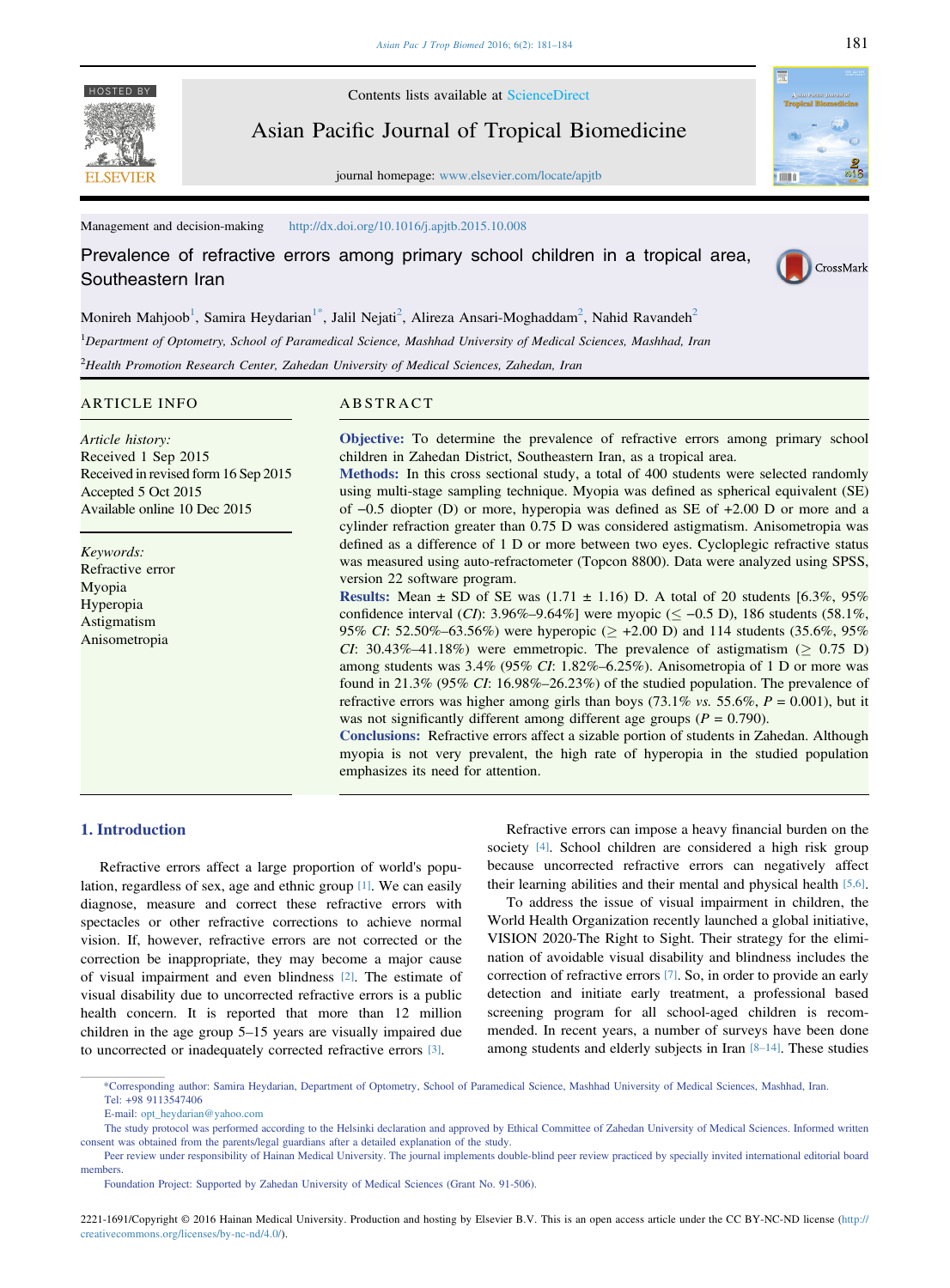suggest that the prevalence of hyperopia in Iran is high, so further studies in different parts of the country should be done to determine the role of factors such as race, genetics and even environment.

The objective of this study was to determine the prevalence and pattern of refractive errors among primary school children in the age group of 7–12 years of both sexes in Zahedan District, Southeastern Iran.

#### 2. Materials and methods

## 2.1. Study area

This cross sectional study was carried out among primary school children of Zahedan District in 2012. Zahedan is the capital of Sistan and Baluchestan Province, located in south east of Iran and known as a tropical area (Figure 1) [\[15\]](#page-3-0).

#### 2.2. Optometric research

We conducted this study based on Refractive Error Study in Children protocol [\[5\]](#page-3-0). To maintain the comparability of our results with other studies, consistent definitions for refractive errors were used. However, there were some differences in methods. One of these differences was that the target population in our study was school children who greatly affected the generalizability of the results, because it failed to cover school age children who not attended school. However, it seemed that in Zahedan, the majority of primary school-age children were in school. The other difference was that our sample was drawn from children between 7 and 12 years, rather than 5–15 years of age.

The sample size was calculated using a single proportion formula. Assuming an estimated refractive error prevalence rate of 24.6%, a precision of 0.05 diopter (D) and 95% confidence interval (CI) (Z1- $\alpha/2$  = 1.96), the total sample size was calculated as 288 students [\[8\]](#page-3-0). Due to the possibility of loss of samples, we increased the sample size to 400 students. The multi-stage sampling technique was used to select random samples of school children. Zahedan has two administrative districts. In each district, schools were listed according to public and private ownership. Four private and four public schools were randomly selected (2 boys' centers and 2 girls' centers, from each group). Lists of Grade 1 to Grade 5 students from each selected school were obtained and then random selection of the students was carried out by using a simple table of randomization. A total of 25 students were selected from each



Figure 1. Map of Sistan–Baluchestan Province, located in Zahedan District, Southeastern Iran [\[16\].](#page-3-0)

school, based on their academic grade. A total of 400 students were selected, among which 320 students (80%) participated in the study, including 160 boys and 160 girls with age ranging from 7 to 12 years.

The study protocol was approved by the Ethical Committee of Zahedan University of Medical Sciences. Our study was conducted according to the tenets of the Declaration of Helsinki. Informed written consent was obtained from the parents/legal guardians after a detailed explanation of the study. Assents from selected school children were also obtained. After acquiring their consent, they completed a questionnaire on personal information and family history. Students who refused visual acuity assessment or eye examination and with any previous ocular surgery or ocular pathology including any strabismus, corneal opacity, cataract and retinal pathology which were recognized in initial ophthalmic examination, were excluded from the study.

Those students included in the study underwent a complete initial ophthalmic examination. Slit lamp biomicroscopy (Model BQ 900: Haag Streit, Bern, Switzerland) and ophthalmoscopy (Ophthalmoscope, Heine Beta 200, Germany) were done for all the students. Then, an optometrist began optometric examinations with testing visual acuity at 6 m in good lighting conditions using Snellen eye chart for each eye separately, according to standard protocol. Cycloplegic refractive status was measured for all the participants using auto-refractometer (Topcon 8800), 45 min after instilling 2 drops of 1% cyclopentolate with 5 min apart.

Spherical equivalent (SE) was used for calculations of refractive error. The SE was derived by adding the spherical component of refraction to half of the cylindrical component. Myopia was defined as an SE of at least <sup>−</sup>0.5 D and hyperopia was defined as an SE of +2.00 D or more. Emmetropia was defined if neither eye was myopic or hyperopic. Astigmatic students were a cylinder refraction of 0.75 D or more in at least one eye, which was recorded with a negative sign. Anisometropia was defined as a difference in SE of at least 1.0 D between right and left eyes. As SEs in the right and left eyes were highly correlated (Spearman correlation:  $r = 0.719$ ,  $P = 0.000$ ), we presented data for only the right eye.

Data were analyzed using SPSS, version 22 software program. Percentage and 95% CI were used to describe the prevalence of refractive errors. Spearman Chi-squared test was applied for qualitative data.  $P < 0.05$  was considered statistically significant.

### 3. Results

Of the 400 primary school children approximately, 320 were included with approved consent forms from their parents/ guardians with a response rate of 80%, from which 50% were girl and 50% were boy. The age of the included school children ranged from 7 to 12 years with a mean  $\pm$  SD of (9.11  $\pm$  1.62) years and there was no significant differences between the mean  $\pm$  SD age of girls (9.06  $\pm$  1.59) and boys (9.16  $\pm$  1.64)  $(P = 0.606)$ . where was no significant differences between the<br>an  $\pm$  SD age of girls (9.06  $\pm$  1.59) and boys (9.16  $\pm$  1.64)<br>= 0.606).<br>Mean  $\pm$  SD of SE was 1.71  $\pm$  1.16 ranged from −2.5 to +8 D

mean  $\pm$  SD age of girls (9.06  $\pm$  1.59) and boys (9.16  $\pm$  1.64)<br>
(*P* = 0.606).<br>
Mean  $\pm$  SD of SE was 1.71  $\pm$  1.16 ranged from −2.5 to +8 D overall, 1.68  $\pm$  1.19 ranged from −2.25 to +8 D in boys and ( $P = 0.606$ ).<br>
Mean ± SD of SE was 1.71 ± 1.16 ranged from −2.5 to +8 D<br>
overall, 1.68 ± 1.19 ranged from −2.25 to +8 D in boys and<br>
1.75 ± 1.13 ranged from −2.5 to +4 D in girls ( $P = 0.181$ ). The overall prevalence of refractive errors among school children was 64.4% (95% CI: 58.83%–69.58%), higher among girls than boys (73.1% *vs.* 55.6%,  $P = 0.001$ ), but it was not significantly different among different age groups ( $P = 0.790$ ). [Tables 1 and 2](#page-2-0) show the prevalence of different types of refractive errors based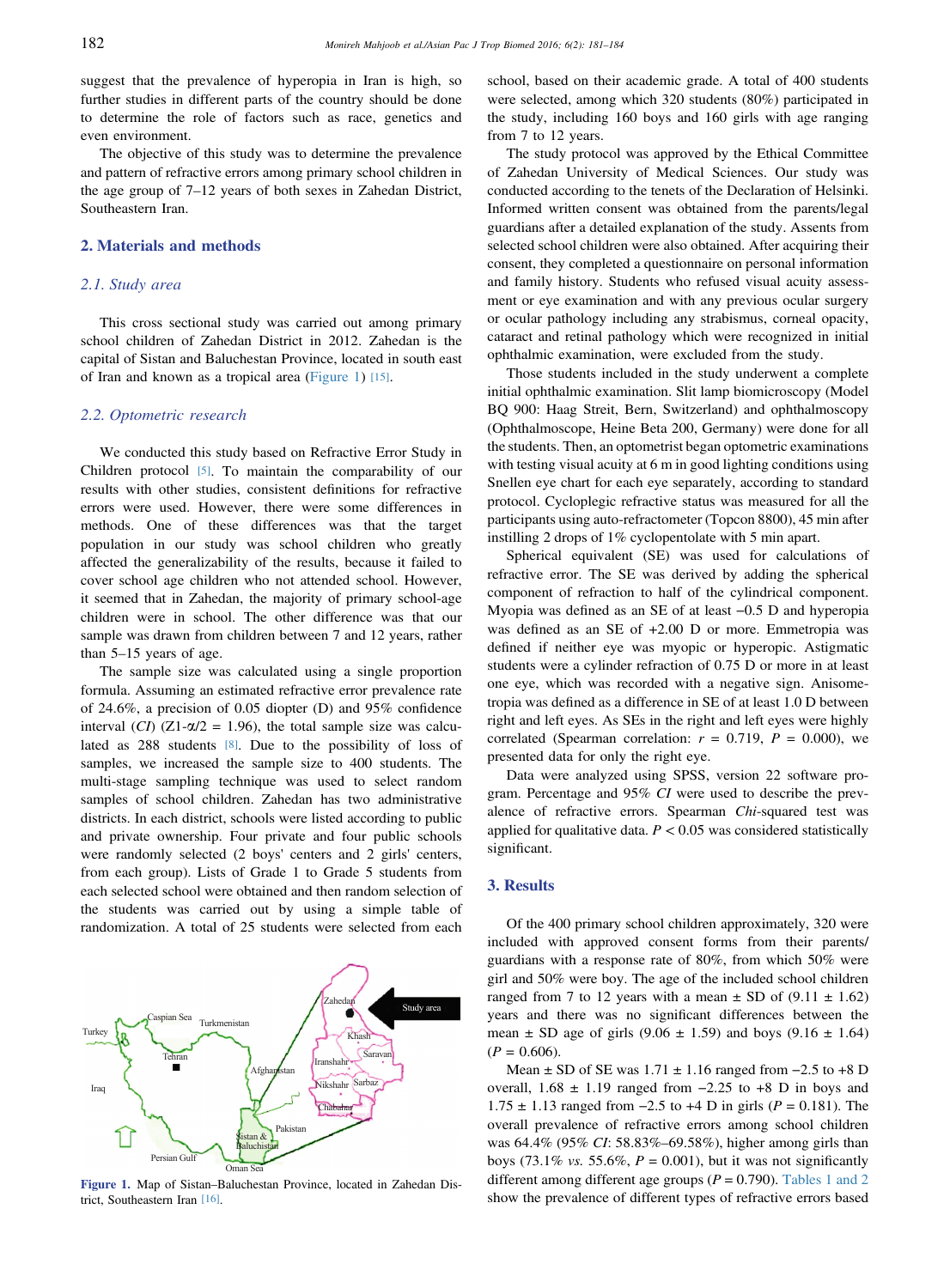<span id="page-2-0"></span>

| w<br>٠ | ٠<br>۰. | ٠ |  |
|--------|---------|---|--|

Prevalence of different types of refractive errors based on age.

|    | Age Myopia<br>[n(%)] | 95% CI | Hyperopia<br>$[n \ (\%)]$ | 95% CI                                                                          | Astigmatism<br>[n (%)] | 95% CI             | Anisometropia<br>[n (%)] | 95% CI              | Emmetropia<br>[n (%)] | 95% CI              |
|----|----------------------|--------|---------------------------|---------------------------------------------------------------------------------|------------------------|--------------------|--------------------------|---------------------|-----------------------|---------------------|
|    | 2(3.3)               |        |                           | $0.57\% - 12.36\%$ 37 (60.7) 47.31\% -72.66\%                                   | 1(1.6)                 | $0.09\% - 9.98\%$  | 11(18.0)                 | 9.76%–30.39%        | 22(36.1)              | 24.46%-49.44%       |
| 8. |                      |        |                           | 4 (5.3) 1.72%-13.80% 47 (62.7) 50.69%-73.34%                                    | 1(1.3)                 | $0.07\% - 8.21\%$  | 14(18.7)                 | $10.94\% - 29.68\%$ | 24(32.0)              | 21.96%-43.90%       |
|    |                      |        |                           | 4 (6.9) 2.23%-17.55% 32 (55.2) 41.62%-68.03%                                    | 4(6.9)                 | $2.23\% - 17.55\%$ | 15(25.9)                 | 15.65%-39.29%       | 22(37.9)              | $25.81\% - 51.65\%$ |
| 10 |                      |        |                           | $6(10.7)$ 4.43%-22.55% 33 (58.9) 45.01%-71.63%                                  | 1(1.8)                 | $0.09\% - 10.82\%$ | 12(21.4)                 | $12.02\% - 34.80\%$ | 17(30.4)              | 19.16%-44.26%       |
| 11 |                      |        |                           | $3(9.1)$ $2.38\% - 25.47\%$ 15 (45.5) $28.53\% - 63.40\%$                       | 2(6.1)                 | $1.06\% - 21.62\%$ | 8(24.2)                  | 11.74%-42.63%       | 15(45.5)              | 28.53%-63.40%       |
|    |                      |        |                           | $12 \quad 1(2.7) \quad 0.14\% - 15.81\% \quad 22(59.5) \quad 42.20\% - 74.80\%$ | 2(5.4)                 | $0.94\% - 19.54\%$ | 8 (21.6)                 | $10.42\% - 38.66\%$ | 14 (37.8)             | 22.94%-55.21%       |

Table 2

Prevalence of different types of refractive errors based on sex.

|             | Gender Myopia<br>[n (%)] | 95% CI               | Hyperopia<br>[n(%)] | 95% CI                                                                      | Astigmatism<br>[n (%)] | 95% CI                                 | Anisometropia<br>$\left\lceil n \right\rceil$ (%) | 95% CI        | Emmetropia<br>[n (%)] | 95% CI                                                                   |
|-------------|--------------------------|----------------------|---------------------|-----------------------------------------------------------------------------|------------------------|----------------------------------------|---------------------------------------------------|---------------|-----------------------|--------------------------------------------------------------------------|
| Girl<br>Boy |                          | $6(3.8)$ 1.53%-8.35% |                     | 14 (8.8) 5.05%-14.52% 102 (63.7) 55.74%-71.09%<br>84 (52.5) 44.49% - 60.39% | 8(5.0)<br>3(1.8)       | $2.34\% - 9.95\%$<br>$0.49\% - 5.82\%$ | 36(22.5)<br>32(20.0)                              | 14.27%–27.21% |                       | $16.44\% - 29.91\%$ 44 (27.5) 20.89%-35.21%<br>70 (43.8) 36.00% - 51.80% |

on sex and age. As these tables shown, 20 students (6.3%, 95% CI: 3.96%–9.64%) were myopic ( $\leq -0.5$  D), 186 students  $(58.1\%, 95\% \text{ CI: } 52.50\% - 63.56\%)$  were hyperopic ( $\geq +2.00 \text{ D}$ ), and 114 (35.6%, 95% CI: 30.43%–41.18%) were emmetropic. 3.96%–9.64%) were myopic (≤ -0.5 D), 186 students<br>.1%, 95% *CI*: 52.50%–63.56%) were hyperopic (≥ +2.00 D),<br>1 114 (35.6%, 95% *CI*: 30.43%–41.18%) were emmetropic.<br>Mean ± SD of cylindrical power was (-0.045 ± 0.280) D.

The prevalence of astigmatism ( $\geq 0.75$  D) among students was 3.4% (95% CI: 1.82%–6.25%), from which 70% (95% CI: 35.37%–91.91%) was the rule astigmatism and 30% (95% CI: 8.09%–64.63%) was oblique astigmatism. There was no sex and also age difference with regard to the prevalence of astigmatism  $(P = 0.056, P = 0.486, respectively).$ 

Anisometropia of 1 D or more was found in 21.3% (95% CI: 16.98%–26.23%) of the studied population and the differences between girls and boys ( $P = 0.585$ ), and different age groups  $(P = 0.902)$  were not significant.

### 4. Discussion

The prevalence of different types of refractive errors among school children has already been evaluated in various studies during the past years [8–[11,17,18\]](#page-3-0). In any discussion of the prevalence of refractive errors, we must consider that the prevalence varies widely from one geographical, racial or occupational group to another. Factors such as types of studied populations, different definitions, and methods of measurement (cycloplegia or non-cycloplegia), patient's age and ethnic differences could be responsible for these differences.

In this cross sectional study, we assessed the prevalence of refractive errors among primary school children in Zahedan. Several surveys with a similar methodology have been performed in different part of Iran. In 2002, the prevalence of different types of refractive errors in those younger than 15 years of age was studied in Tehran, which reported that the prevalence of myopia and hyperopia based on cycloplegic refraction was 7.2% and 76.2%, respectively [\[19\].](#page-3-0) In 2006–2007, a similar study was carried out in Mashhad and their results showed that the prevalence of myopia and hyperopia was 2.4%, and 87.9%, respectively [\[10\]](#page-3-0). Rezvan et al. evaluated the prevalence of refractive errors among school children in Northeastern Iran and reported that the prevalence of hyperopia in Northeastern Iran was higher than that of some countries [\[8\].](#page-3-0) In consistent to other reports from Iran, the prevalence of hyperopia in our study was higher than myopia [8–[11\].](#page-3-0)

The prevalence of astigmatism has varied in different studies in different populations. In the current study, we have found a low prevalence of astigmatism (3.4%) and a result was lower than that reported by other studies  $[8-11]$ . We know that the racerelated factors are among the reasons of the difference in the prevalence of astigmatism worldwide [\[20,21\].](#page-3-0) However, similar to other studies, our results showed that the prevalence of astigmatism did not change significantly with age, but withthe-rule astigmatism was more prevalent than against-the-rule or oblique astigmatism. The high prevalence of with-the-rule astigmatism in primary school children confirms the effect of age on astigmatism axis [\[22](#page-3-0)–24].

The prevalence of anisometropia according to a cut-point of 1 D or higher is different in school age populations. In our study, anisometropia was found in 21.3% of the students which was higher than previous studies [9–[12\]](#page-3-0). However, since anisometropia may disturb binocular vision, its correction particularly in younger subjects is very important.

We also found higher prevalence of refractive errors among girls compared to boys, which confirms the results of previous studies in Iran [10–[12\]](#page-3-0). Similar findings were also reported from Saudi Arabia, Qatar, India and Ghana [\[16,25](#page-3-0)–27]. Moreover, some studies have demonstrated an equal prevalence among two sex groups  $[8-11,28]$ .

In this study, no association was found between age and refractive errors, though other studies stated otherwise and a difference may be attributed to the 5 year of age range [\[11,22](#page-3-0)–24].

This study was conducted to provide baseline data on the prevalence rate of refractive errors among primary school children in Zahedan, Iran. Based on the results of the study, refractive errors affected a fairly large portion of students in this area. Primary school education is the most critical educational years since children achieve basic literacy and numeracy during this period. Because of the importance of good visual acuity in this age group, the health system should give priority to identifying affected students and correcting their refractive errors. Periodic screening in schools should be performed, and teachers and their parents should be educated about the effects of uncorrected refractive errors on the learning abilities and development of children.

## Conflict of interest statement

We declare that we have no conflict of interest.